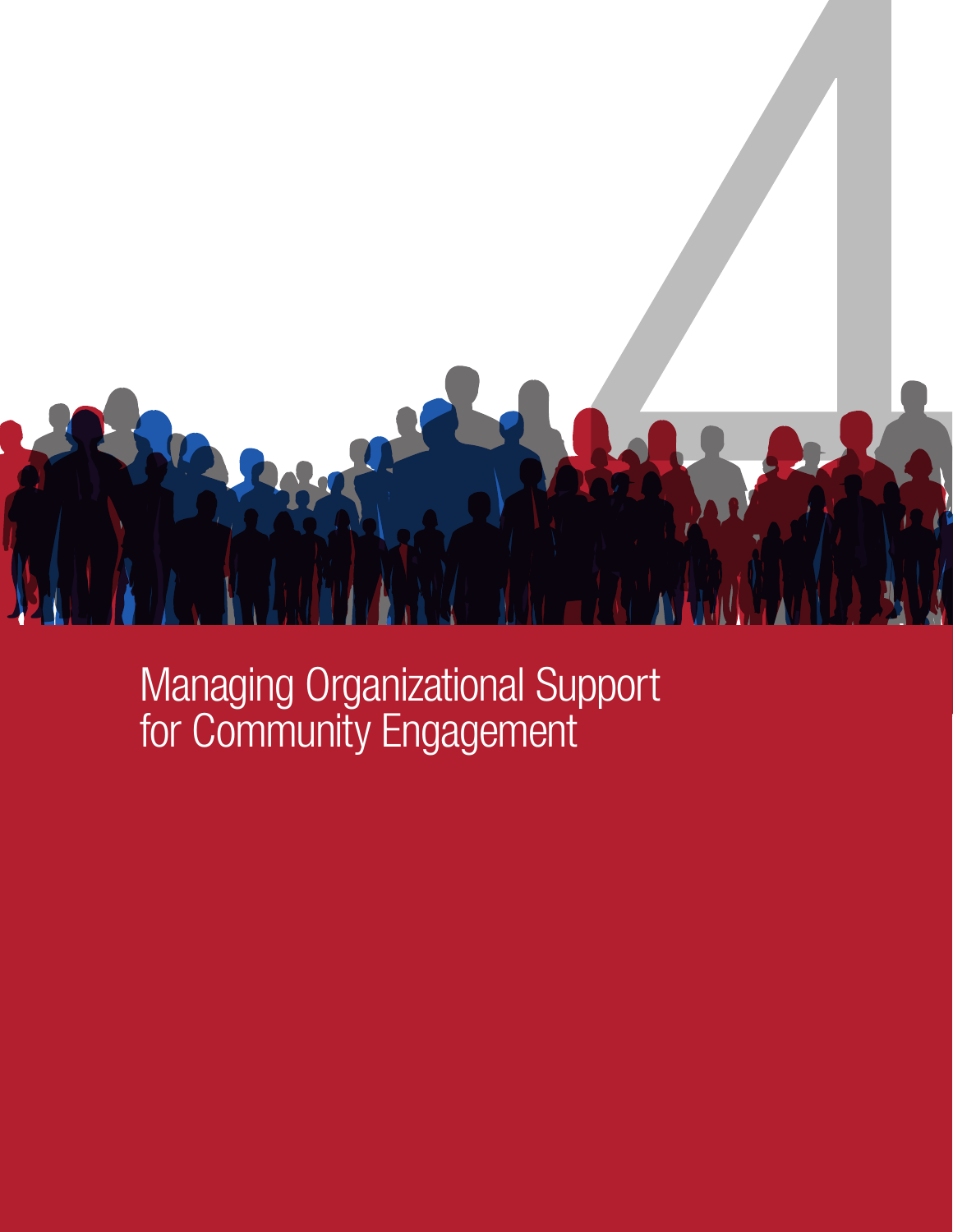# Chapter 4 Managing Organizational Support for Community Engagement

Michael Hatcher, DrPH, David Warner, MD, Mark Hornbrook, MD

# INTRODUCTION

A great deal has been researched and written on collaborative processes that support community engagement, but the literature does not offer a systematic review of how successful organizations provide the structural support needed to plan, initiate, evaluate, and sustain collaborative processes that produce collective community actions. Butterfoss (2007) states that a convening organization "must have sufficient organizational capacity, commitment, leadership, and vision to build an effective coalition" (p. 254). However, there is little research concerning these characteristics.

This chapter presents a review of frameworks to help organizations determine the capacity they need to support community engagement. It includes a set of testable propositions about required capacity. The frameworks have been developed by matching the structural capacities required for any endeavor as defined by Handler et al. (2001) with the prerequisites for effective community engagement identified through: (1) the nine principles of community engagement (Chapter 2), (2) community coalition action theory (CCAT; Butterfoss et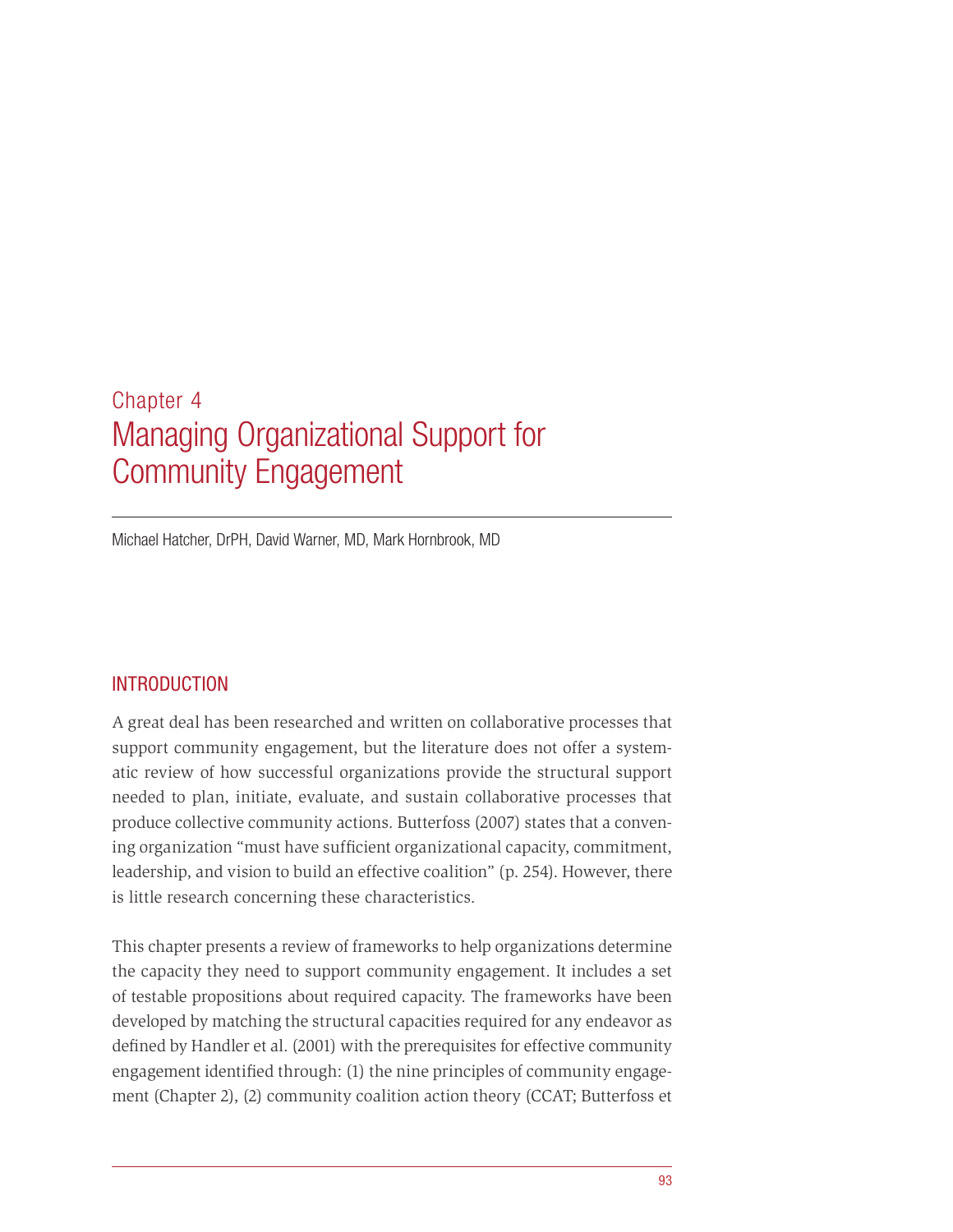al., 2009), and (3) the constituency development framework (Hatcher et al., 2001; Hatcher et al., 2008; Nicola et al., 2000).

## THE FRAMEWORKS

#### Principles of Community Engagement

This document, like the first edition of *Principles of Community Engagement,*  provides nine guiding principles for organizations to apply when working with community partners. These principles give organizational leaders a framework for shaping their own culture, planning engagement, conducting outreach, and interacting with communities. However, principles by themselves do not offer an engagement model or process for their application. The principles are certainly compatible with existing community mobilization processes, such as those outlined by the National Association of County and City Health Officials in *Mobilizing for Action through Partnership and Planning* (2011), but compatibility per se is not enough. To date, there has been no clear guidance on how to organizationally or operationally support the use of these nine principles or the array of community mobilization models.

#### Community Coalition Action Theory

As noted in Chapter 1, Butterfoss et al. (2009) articulated CCAT on the basis of research on the collaborative engagements of coalitions. In laying out CCAT, they provided 21 practice-based propositions that address processes ranging from the formation of coalitions through institutionalization. Like the principles of community engagement, however, CCAT does not identify the structural capacity and management support required to facilitate and guide the processes it recommends.

Among the frameworks used in the synthesis offered in this chapter, CCAT occupies a unique and important role because it ties community engagement to theory. In fact, it is a particularly appropriate theoretical framework because the CCAT developers are specifically interested in what Butterfoss (2007) describes as "formal, multipurpose, and long-term alliances" (p. 42), which are distinct from the activities of short-term coalitions that coalesce to address a single issue of concern and disband after it is resolved. Although CCAT is designed primarily to understand community coalitions, community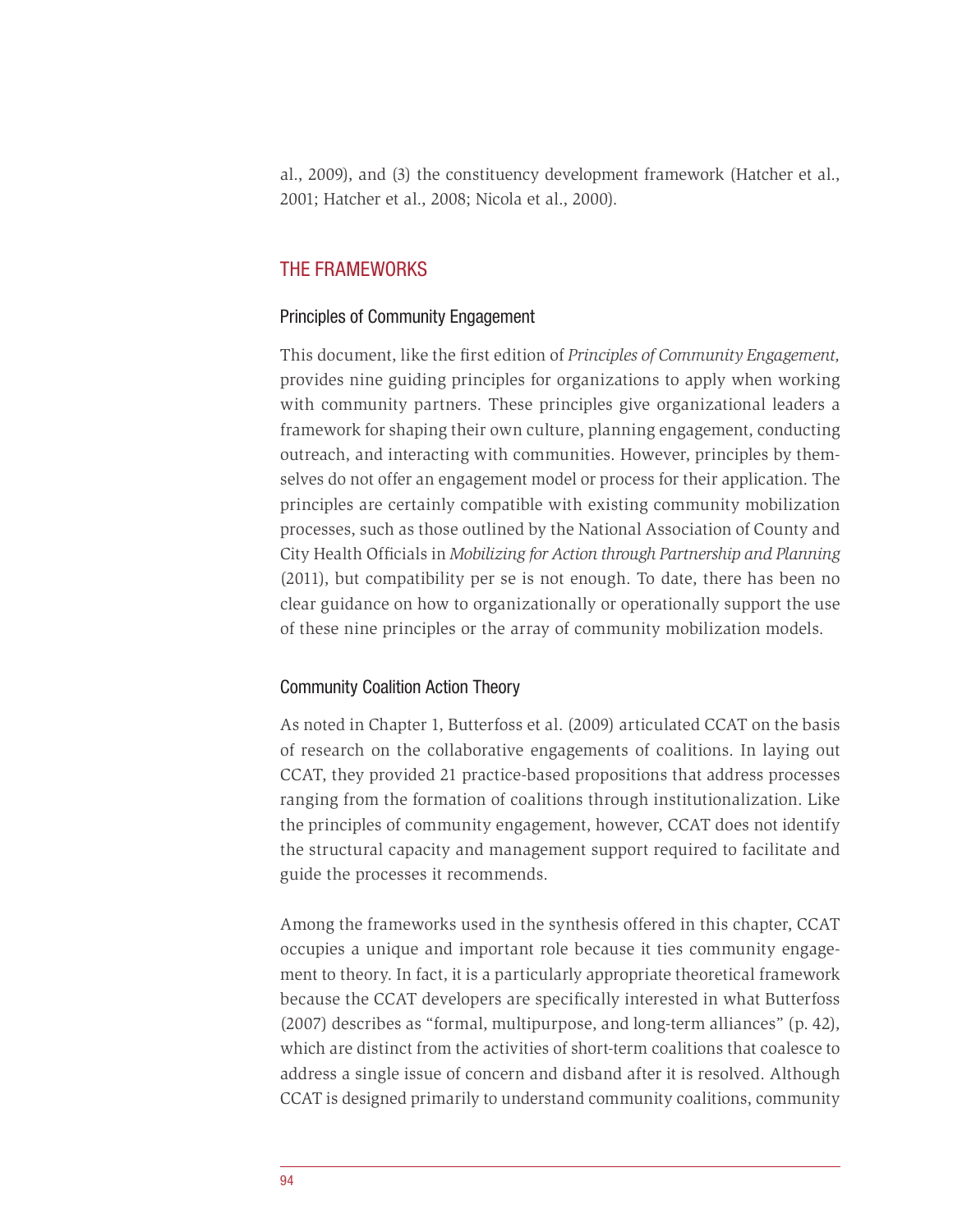engagement is not limited to coalition processes. Even so, CCAT and community engagement have a common focus on long-term relationships, and CCAT offers propositions that are clearly relevant for undertaking and sustaining collaborative processes for community engagement. Additionally, CCAT addresses the full range of processes from initiation of new collaborative activities to institutionalization of mature relationships. Finally, CCAT propositions support the nine principles of community engagement.

#### Constituency Development

The third framework described here is drawn from the organizational practice of constituency development; that is, the process of developing relationships with community members who benefit from or have influence over community public health actions. Constituency development involves four practice elements (Hatcher et al., 2008):

- Know the community, its constituents, and its capabilities.
- Establish positions and strategies that guide interactions with constituents.
- Build and sustain formal and informal networks to maintain relationships, communicate messages, and leverage resources.
- Mobilize communities and constituencies for decision making and social action.

This framework provides a parsimonious set of tasks that must be undertaken for community engagement. The question we seek to answer is how these tasks can be carried out in accordance with the principles of community engagement and CCAT. To specify the capacity required to support this effort, we use the categories of structural capacity delineated by Handler and colleagues (Handler et al., 2001), which include five kinds of resources: human, informational, organizational, physical, and fiscal. In *Public Health: What It Is and How It Works,* Turnock elaborates on these capacities as they apply to health systems (2009):

• Human resources include competencies such as leadership, management, community health, intervention design, and disciplinary sciences.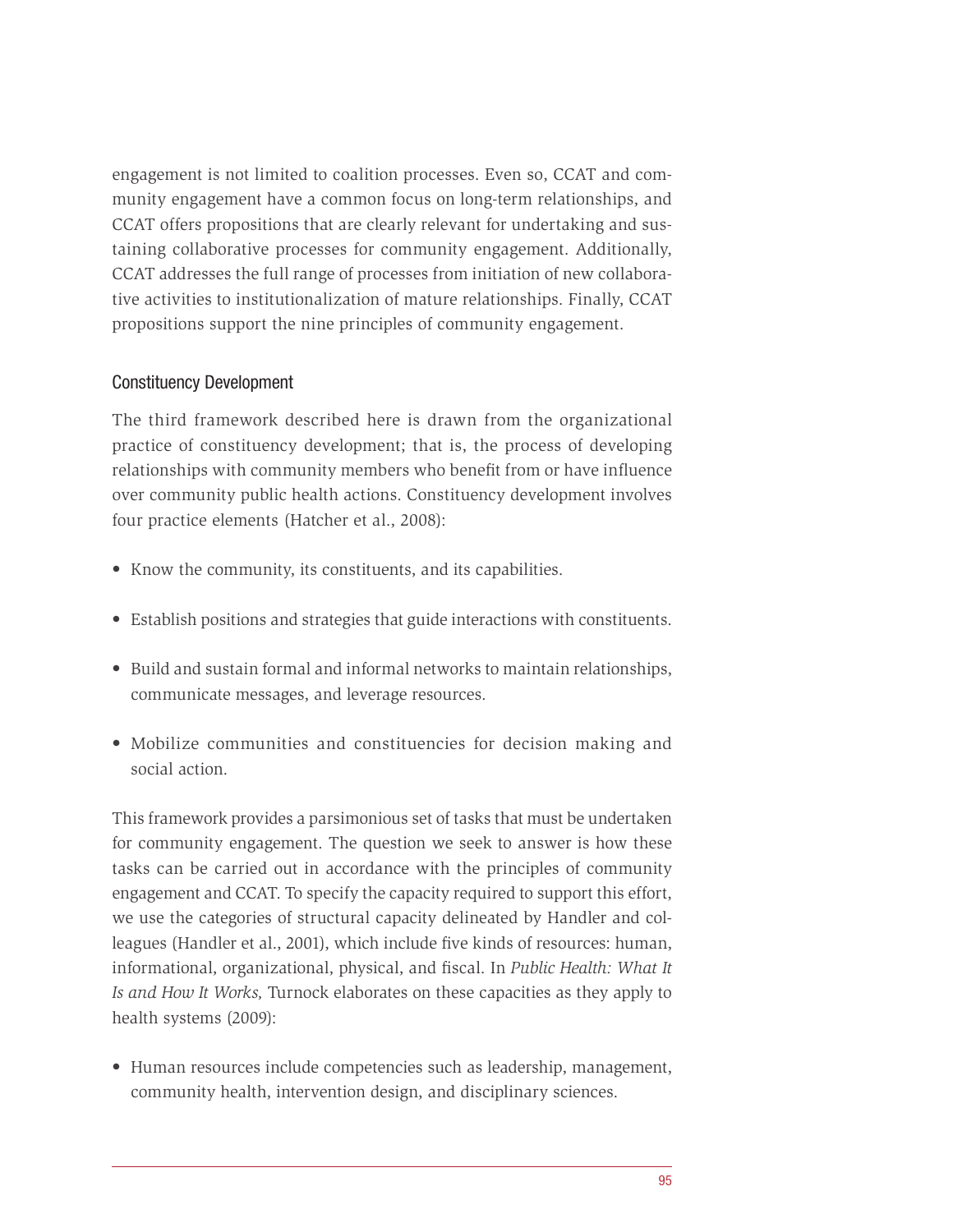- Information resources span data and scientific knowledge, including demographic and socioeconomic data, data on health risks and health status, behavioral data, data on infrastructure and services, and knowledge-based information like that found in the intervention and disciplinary sciences that is used to guide health and community actions.
- Organizational resources include organizational units and missions; administrative, management, and service-delivery structures; coordinating structures; communication channels and networks; regulatory or policy guidance; and organizational and professional practices and processes.
- Physical resources are the work spaces and places, hardware, supplies, materials, and tools used to conduct business.
- Fiscal resources include the money used to perform within an enterprise area like health as well as the real and perceived economic values accumulated from the outputs of an enterprise. Fiscal resources are seldom discussed in literature regarding the health and community engagement enterprise within the public sector. The investment of money and time to engage communities in public sector processes, however, has many potential returns, including leveraging of the resources of partners, development of community services that may accrue income for reinvestment, synergistic actions that achieve the objectives of an enterprise, increases in social capital, and population health improvements that have economic value. As with all investments, those who commit to long-term and sustained community engagement most often accrue the greatest returns.

## EXAMINING THE STRUCTURAL CAPACITY NEEDED FOR COMMUNITY ENGAGEMENT

Synthesizing the frameworks described above allows us to identify the structural capacity needs of organizations or agencies, coalitions, or other collaborative entities that are undertaking community engagement. Synthesis starts with the four practice elements of constituency development developed by Hatcher et al. (2008). Appendix 4.1 contains a table for each of the four practice elements (know the community, establish strategies, build networks, and mobilize communities) that sets forth its components in detail. The text here touches only on their major points.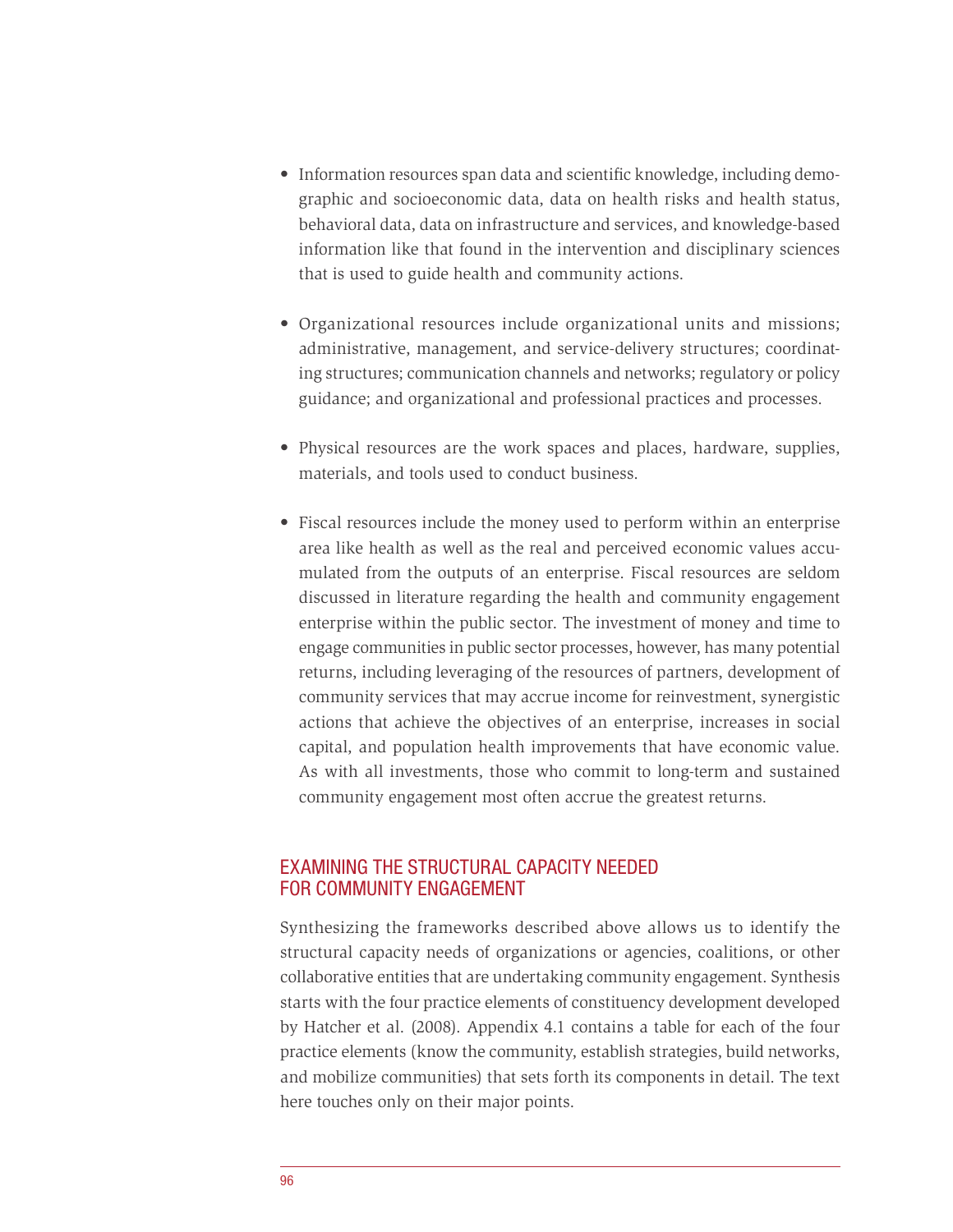#### Practice Element 1: Know the Community

The first practice element is focused on knowing the community's history and experience, its constituents, and their capabilities. In a sense, this practice element addresses the intelligence-gathering function behind planning, decision making, and leveraging resources to collaboratively achieve anticipated or agreed-upon outcomes with community partners. As depicted in Table 4.1, this element speaks to the need for a wide range of data types, secure reporting and collection systems, human skills and equipment to analyze and interpret data, organizational processes to communicate this information and foster its use in decision making, and a culture that values communityengaged information gathering and use. The goal is to enable all partners to understand diverse viewpoints on community issues and to appreciate the range of solutions that may address those issues.

The individuals and groups from communities or organizations undertaking engagement activities have differing abilities to assimilate data through their

respective filters. If understanding is not developed collectively, it is often difficult to move to a collective decision or action. All but the smallest homogenous communities have multiple layers of complexity that require organized, collective ways to obtain and understand community information. In brief, understanding is rooted in experience, social and cultural perspectives, perceptions of influence, and the ability to act collaboratively within the engaging organization and the engaged community. Thus, the task of knowing a community must be approached as an organizational function and supported with sufficient capacity to collectively undertake this work.

#### Practice Element 2: Establish Positions and Strategies

To successfully address Practice Element 2, structural capacity must be in place to identify the engaging organization's priorities regarding community health issues as well as any limitations in the organization's mission, funding, or politics that will restrain its ability to address those issues. The development of positions and strategies allows an organization to effectively plan its role in the community engagement process. In particular, it is critical to be clear about the organization's intentions and its ability to adjust and align its position to differing viewpoints and priorities likely to exist within the community. An introspective review will examine whether the organization is willing to

If understanding is not developed collectively, it is often difficult to move to a collective decision or action.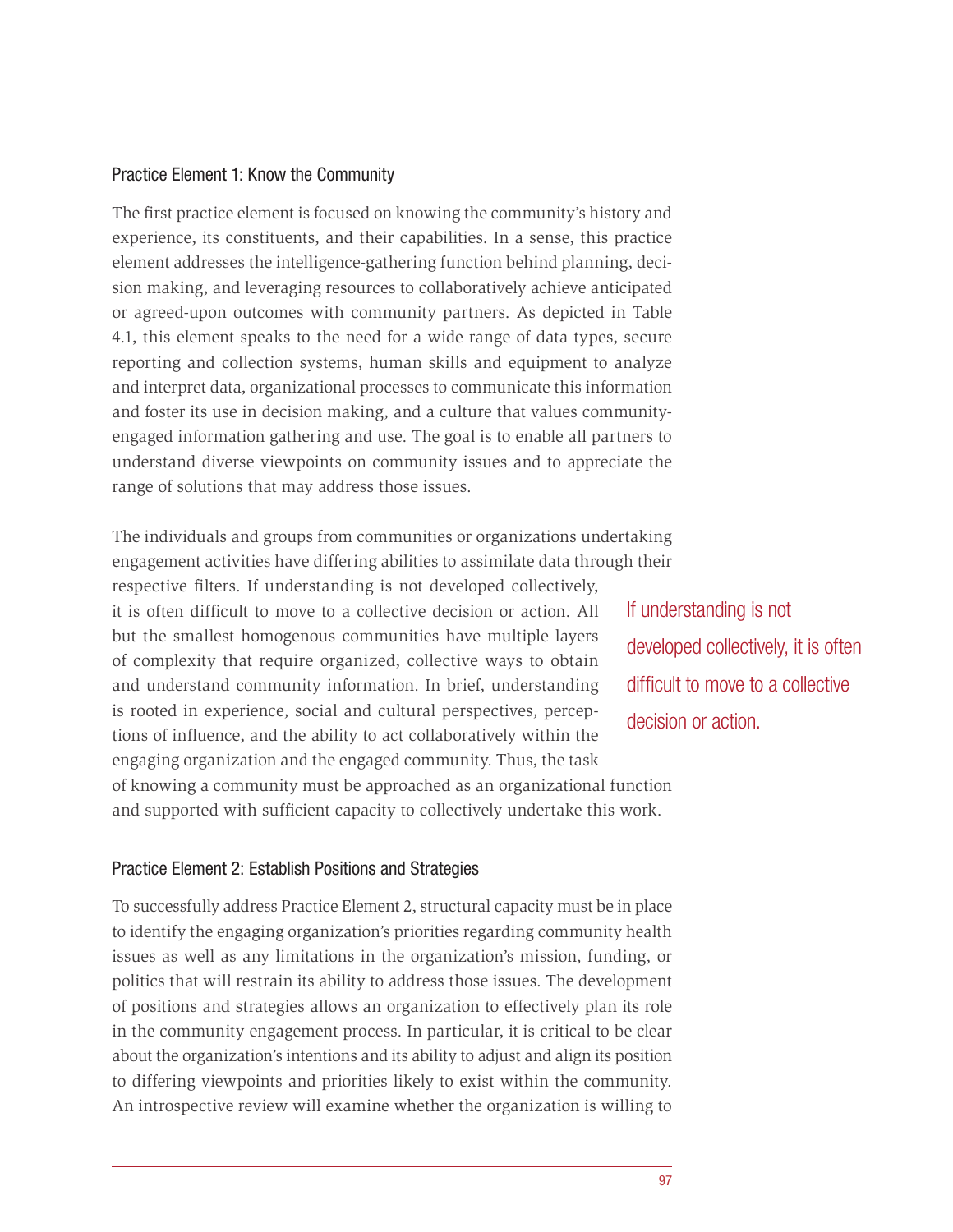adjust its priorities in response to the concerns of the community (i.e., takes an open position) or whether it insists on following its own internal priorities (a closed position). The answer to this question should drive the engagement strategy, and the organization must clearly communicate the degree to which it is open to change so that the community can have clear expectations about what can be collaboratively addressed.

Structural capacity is also needed to support the examination of external forces. The understanding of these forces, like the understanding of internal forces, is critical for establishing positions and strategies that facilitate social mobilization and participatory decision making. Another term for the examination of external forces would be "external planning." In particular, it is necessary to determine whether the community is capable of participating and whether it is ready to take action. If the community lacks capacity, it will be necessary to facilitate the development of its capacity. If the community has capacity but is not ready to act, strategies will need to be developed to help the community better understand the issues and create opportunities for it to act.

When establishing positions through internal and external planning, engagement leaders must consider multiple variables that influence health, including social, cultural, epidemiologic, behavioral, environmental, political, and other factors. An assessment of these factors will provide insight not only into possible targets for health actions but also into competing interests of the community and its potential responses to the organization's positions and strategies. Organizational positions should be developed through robust analyses and present the organization's views on the health issue, the range of possible solutions to that issue, and the rationale for engaging in collaborative action. The organization's strategy for gaining community support should underlie the method of presenting its position; the presentation should be designed to stimulate community dialogue and result in a determination of the community's expectations and the resulting collective position.

It is important to engage the community in this process as early as possible, although timing depends on the community's readiness. Regardless of the situation, the organization's capacity to analyze, establish, present, and manage positions and strategies will either facilitate or hinder the engagement process.

Building and maintaining the structural capacity to perform this work requires rigorous attention from engagement leaders. Specific insights into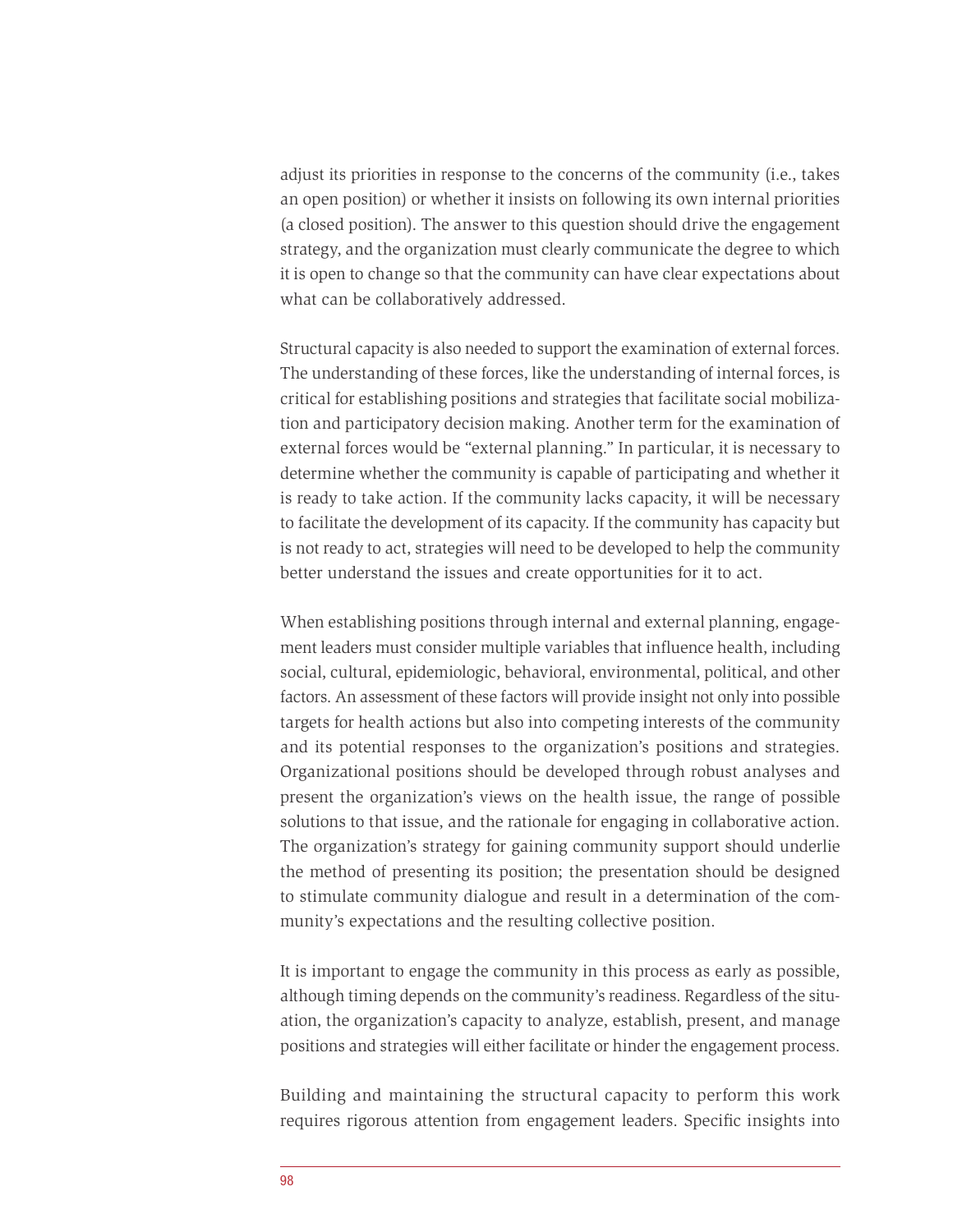each capacity component for this practice element are presented in Table 4.2, which demonstrates that the structural capacity needs for this practice element are closely aligned with those of Practice Element 1.

### Practice Element 3: Building and Sustaining Networks

Developing networks of collaborators is the third element in the organizational practice of community engagement. As described by Nicola and Hatcher, "developing networks is focused on establishing and maintaining relationships, communication channels, and exchange systems that promote linkages, alliances, and opportunities to leverage resources among constituent groups" (Nicola et al., 2000). In organizational practice, the development and maintenance of networks is a critical function and contributes to many organizational practice areas, specifically practices related to most of the 10 essential public health services identified by CDC 17 years ago (CDC, 1994). Effective community engagement networks should have active communication channels, fluid exchange of resources, and energetic coordination of collaborative activities among network partners. These targets can be achieved when organizations understand, support, and use available network structures. Keys to success include having the structural capacity to:

- Identify and analyze network structures (communication, power, and resource flow);
- Affiliate with those in existing networks;
- Develop and deliver ongoing messages across formal and informal communication channels to maintain information flow and coordinated activity;
- Target communications and resources to leverage agenda-setting processes within a community (Kozel et al., 2003; Kozel et al., 2006a, 2006b); and
- Establish, use, and monitor resource exchange systems that support network interactions and coordinated, collaborative community work.

Organizational leaders and managers must provide ongoing attention to building and maintaining the structural capacity to perform this work. The key task areas just described are dealt with more specifically in Table 4.3. The essential structural capacity needed for this practice element includes the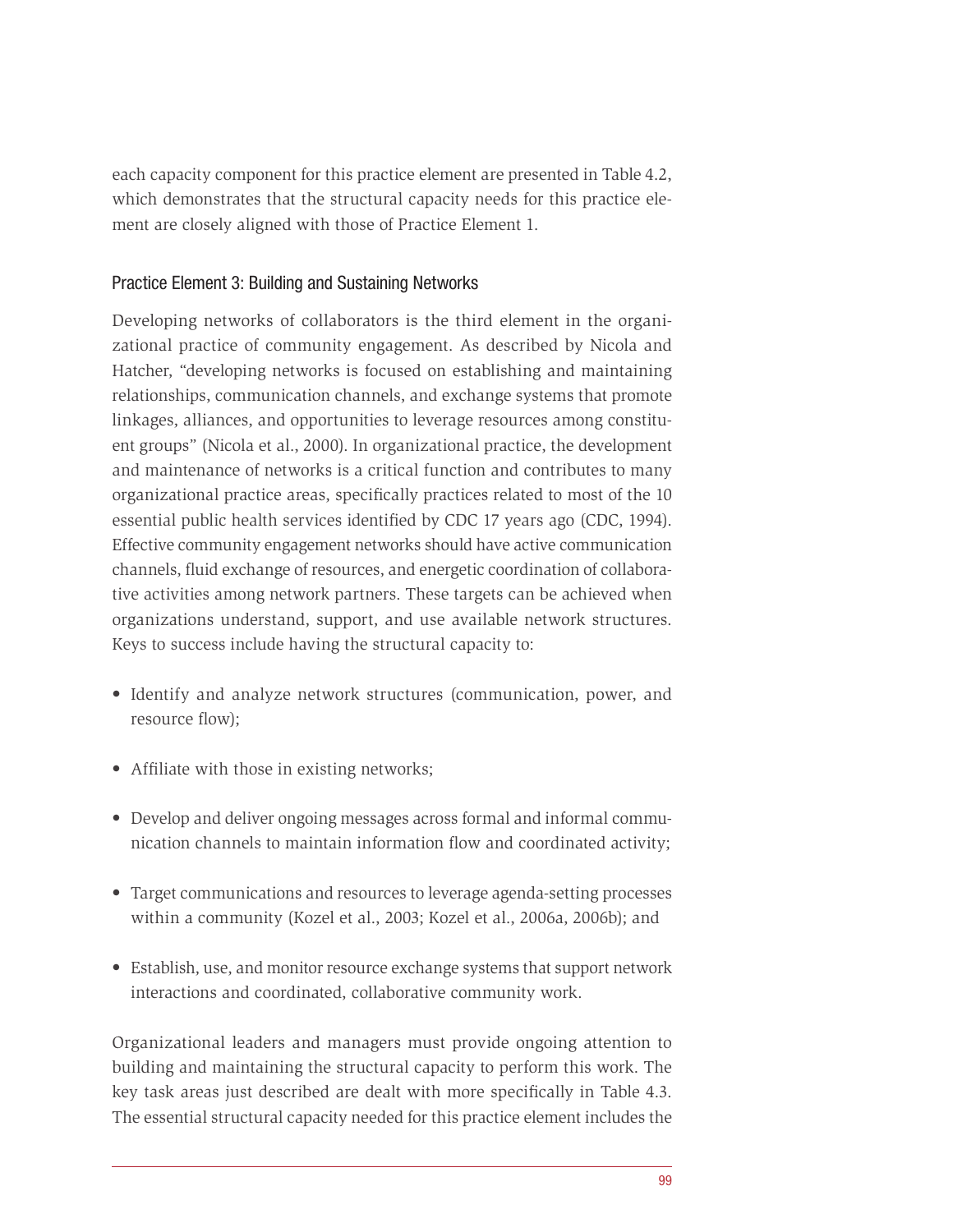skills and systems to communicate and relate to people on a personal basis, knowledge and understanding of community power structures, and access to communication and resource exchange networks.

#### Practice Element 4: Mobilizing Constituencies

The fourth and final practice element in community engagement is mobilizing constituencies, other organizations, or community members. Mobilization includes moving communities through the process of dialogue, debate, and decision making to obtain their commitment to a collaborative goal; determining who will do what and how it will be done; implementing activities; and monitoring, evaluating, adjusting, and reevaluating these activities in a cyclical fashion. Engagement leaders must be fully immersed in the building

…the engagement process must be honest, and expectations must be clear. and maintaining of the structural capacity to perform this work. A key to this practice element is earning the trust required for obtaining community commitment. To this end, the engagement process must be honest, and expectations must be clear. Leaders in both the community and the engaging organization must be committed to

meaningful negotiations to resolve any salient issues. Engagement efforts will flounder in the absence of transparency and reciprocity in the engagement process. Insights on the wide range of human skills, data, management structures, and material resources needed to support this practice element are found in Table 4.4.

#### **CONCLUSION**

Effective community engagement requires a significant commitment to developing and mobilizing the organizational resources necessary to support engagement activities. This chapter has attempted a practical synthesis of how these frameworks identify the capacity needs of an engaging organization, but more work is needed to further develop and validate these capacities and their linkages between the propositions of CCAT, community engagement principles, and the organizational practice elements presented here. Among other considerations, such work should account for the considerable diversity that exists among organizations. Regardless, it is hoped that these practicebased observations and insights will be tested and refined and will ultimately lead to a greater understanding of how organizations must prepare for optimal community engagement.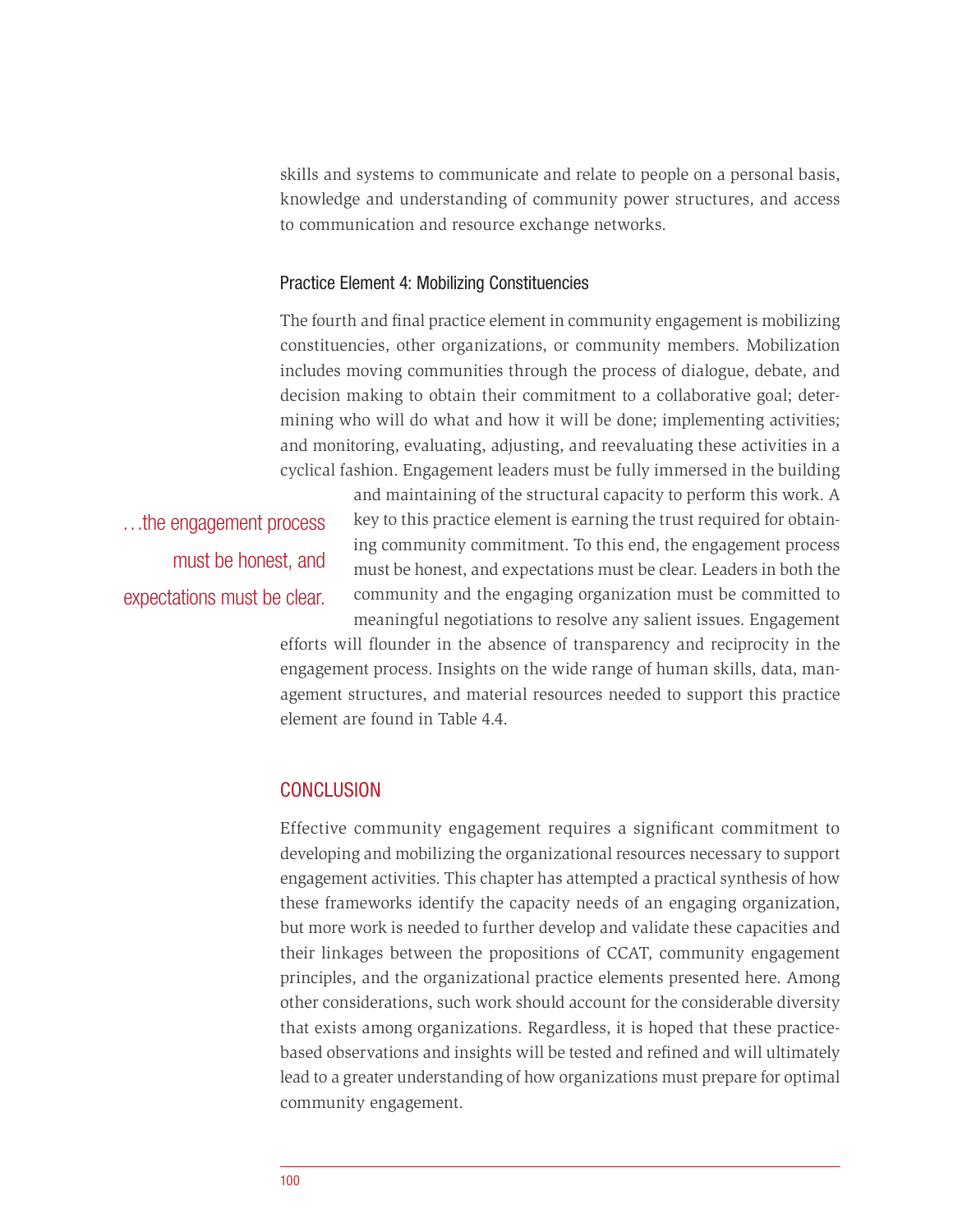## **REFERENCES**

Butterfoss FD. *Coalitions and partnerships in community health.* San Francisco: Jossey-Bass; 2007.

Butterfoss FD, Kegler MC. The community coalition action theory. In: DiClemente RJ, Crosby RA, Kegler MC (editors). *Emerging theories in health promotion practice and research* (2nd ed., pp. 237-276). San Francisco: Jossey-Bass; 2009.

Centers for Disease Control and Prevention. *Essential public health services*. Atlanta (GA): Centers for Disease Control and Prevention; 1994.

Handler A, Issel M, Turnock B. A conceptual framework to measure performance of the public health system. *American Journal of Public Health*  2001;91(8):1235-1239.

Hatcher MT, Nicola RM. Building constituencies for public health. In: Novick LF, Morrow CB, Mays GP (editors). *Public health administration: principles for population-based management* (1st ed., pp. 510-520). Sudbury (MA): Jones and Bartlett; 2001.

Hatcher MT, Nicola RM. Building constituencies for public health. In: Novick LF, Morrow CB, Mays GP (editors). *Public health administration: principles for population-based management* (2nd ed., pp. 443-458). Sudbury (MA): Jones and Bartlett; 2008.

Kozel CT, Hubbell AP, Dearing JW, Kane WM, Thompson S, Pérez FG, et al. Exploring agenda-setting for healthy border 2010: research directions and methods. *Californian Journal of Health Promotion* 2006a;4(1):141-161.

Kozel C, Kane W, Hatcher M, Hubbell A, Dearing J, Forster-Cox S, et al. Introducing health promotion agenda-setting for health education practitioners. *Californian Journal of Health Promotion* 2006b;4(1):32-40.

Kozel C, Kane W, Rogers E, Brandon J, Hatcher M, Hammes M, et al. Exploring health promotion agenda-setting in New Mexico: reshaping health promotion leadership. *Promotion and Education* 2003;(4):171-177.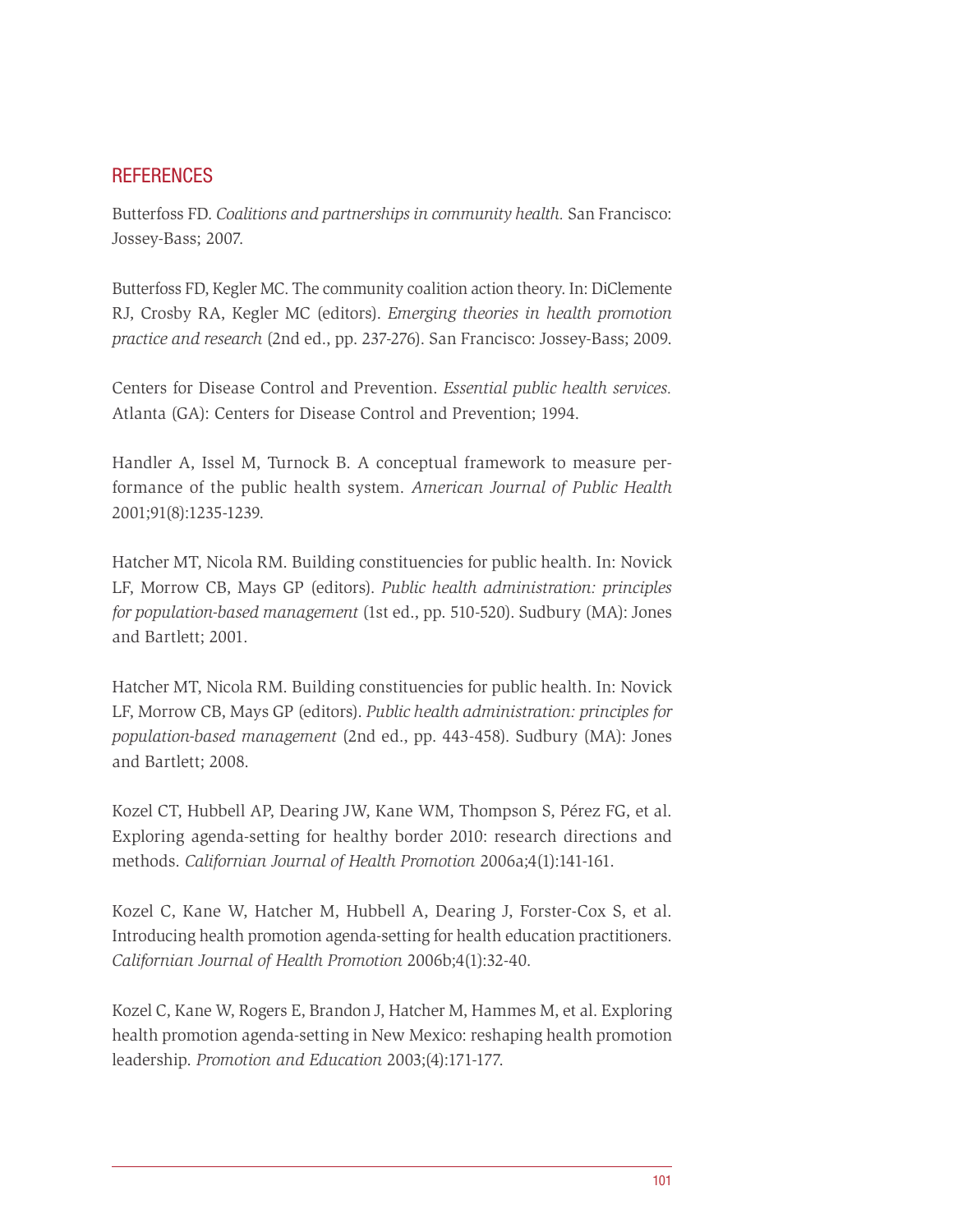National Association of County and City Health Officials. Mobilizing for action through planning and partnerships (MAPP). National Association of County and City Health Officials; 2011. Retrieved from [http://www.naccho.org/topics/](http://www.naccho.org/topics/infrastructure/MAPP/index.cfm) [infrastructure/MAPP/index.cfm.](http://www.naccho.org/topics/infrastructure/MAPP/index.cfm)

Nicola RM, Hatcher MT. A framework for building effective public health constituencies. *Journal of Public Health Management and Practice* 2000;6(2):1-10.

Turnock BJ. Public health: what it is and how it works (4th ed.). Sudbury (MA): Jones and Bartlett; 2009.

# APPENDIX 4.1 STRUCTURAL CAPACITY TABLES

The four tables listing the structural capacity needed for community engagement are shown here; one table has been constructed for each of the four practice elements (know the community, establish strategies, build networks, and mobilize communities). Each table includes summarized versions of the CCAT propositions and principles of community engagement that are relevant to the practice element represented by that table. CCAT propositions are displayed side-by-side with the principles to which they correspond. Both are numbered in accordance with their order in their original context. (For example, Principle 3 of our principles of community engagement is consistently identified in these tables as number 3 despite its location in the tables.)

The far-right column describes the structural capacity needed; these requirements are derived by considering the five elements of capacity set forth by Handler et al. (2001) in light of the CCAT propositions and engagement principles identified as relevant to each practice element.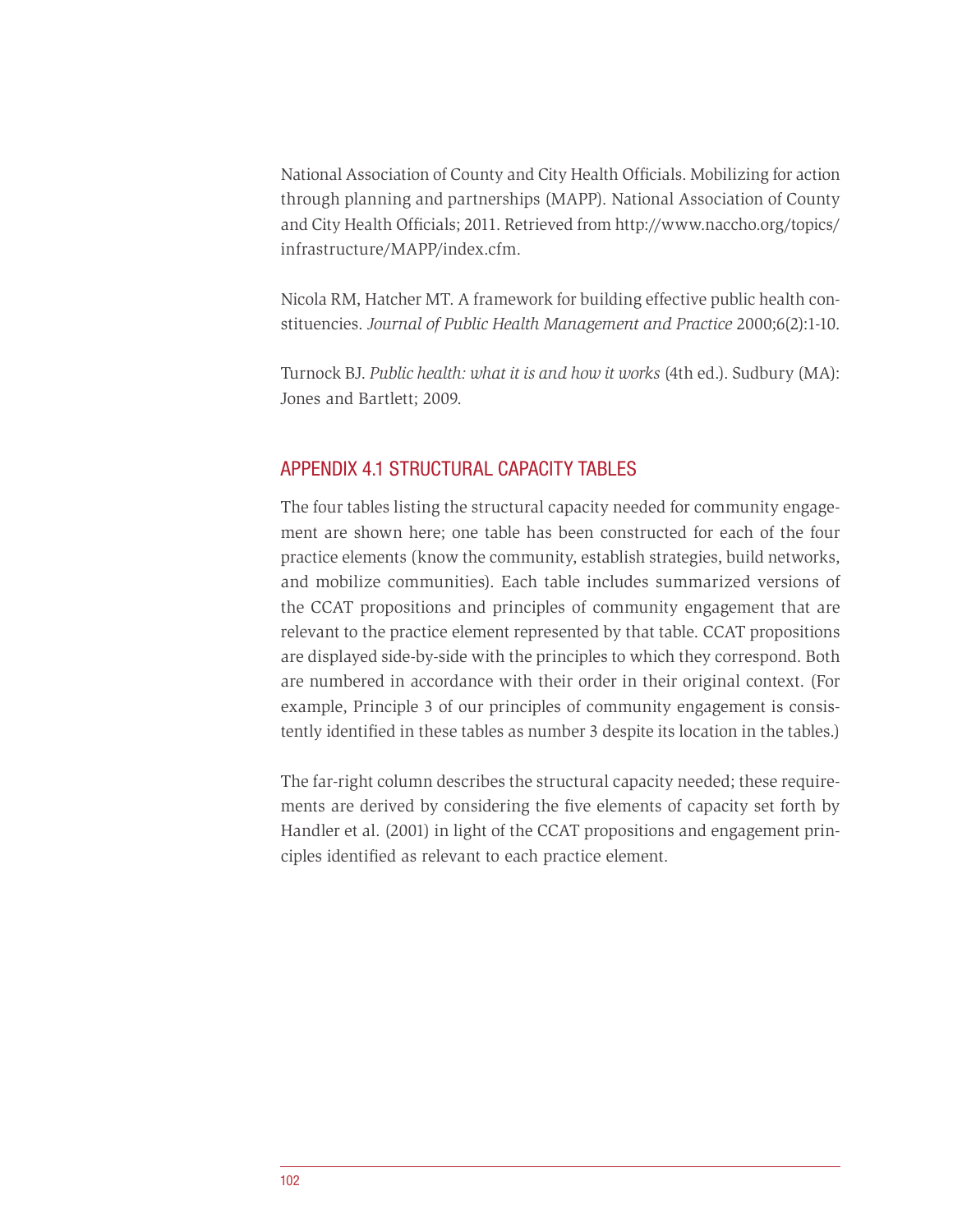r

| <b>Community Coalition Action Theory</b>                                                                                                                                                                                                                                                                                                                                                                                                                                                                                                                                                                                                                                                                                                                                                                                                                                                                                                                                                                                                                        | <b>Principles of Community</b><br>Engagement                                                                                                                                                                                                                                                                                                                                                                                                                                                                                                                                                                                                     | <b>Structural Capacity Needed</b>                                                                                                                                                                                                                                                                                                                                                                                                                                                                                                                                                                                                                                                                                                                                                                                                                                                                                                                                                                                                                                                                                                                                                                                                                                                                                                                                                                                                                                                                                                                                                                                                                                                                                                                                                                                                                                                                                                                                                                                                                                                              |
|-----------------------------------------------------------------------------------------------------------------------------------------------------------------------------------------------------------------------------------------------------------------------------------------------------------------------------------------------------------------------------------------------------------------------------------------------------------------------------------------------------------------------------------------------------------------------------------------------------------------------------------------------------------------------------------------------------------------------------------------------------------------------------------------------------------------------------------------------------------------------------------------------------------------------------------------------------------------------------------------------------------------------------------------------------------------|--------------------------------------------------------------------------------------------------------------------------------------------------------------------------------------------------------------------------------------------------------------------------------------------------------------------------------------------------------------------------------------------------------------------------------------------------------------------------------------------------------------------------------------------------------------------------------------------------------------------------------------------------|------------------------------------------------------------------------------------------------------------------------------------------------------------------------------------------------------------------------------------------------------------------------------------------------------------------------------------------------------------------------------------------------------------------------------------------------------------------------------------------------------------------------------------------------------------------------------------------------------------------------------------------------------------------------------------------------------------------------------------------------------------------------------------------------------------------------------------------------------------------------------------------------------------------------------------------------------------------------------------------------------------------------------------------------------------------------------------------------------------------------------------------------------------------------------------------------------------------------------------------------------------------------------------------------------------------------------------------------------------------------------------------------------------------------------------------------------------------------------------------------------------------------------------------------------------------------------------------------------------------------------------------------------------------------------------------------------------------------------------------------------------------------------------------------------------------------------------------------------------------------------------------------------------------------------------------------------------------------------------------------------------------------------------------------------------------------------------------------|
| Propositions:<br>3. All stages of coalition development are<br>heavily influenced by community context.<br>Coalitions form in response to an oppor-<br>4.<br>tunity, threat, or mandate.<br>5.<br>Coalitions are more likely to form when<br>the convening group provides technical/<br>material/networking assistance and<br>credibility.<br>Coalition formation is more likely when<br>6.<br>there is participation from community<br>gatekeepers.<br>Coalition formation usually begins by<br>7.<br>recruiting a core group of people com-<br>mitted to resolving the issue.<br>More effective coalitions result when<br>8.<br>the core group expands to include par-<br>ticipants who represent diverse interest<br>groups.<br>15. Satisfied and committed members will<br>participate more fully in the work of the<br>coalition.<br>16. Synergistic pooling of resources pro-<br>motes effective assessment, planning,<br>and implementation.<br>17. Comprehensive assessment and plan-<br>ning aid successful implementation of<br>effective strategies. | Principles:<br>Know the community, including<br>its economics, demographics,<br>norms, history, experience<br>with engagement efforts, and<br>perception of those initiating<br>the engagement activities.<br>Recognize and respect the<br>6.<br>various cultures of a community<br>and other factors that indicate<br>its diversity in all aspects of<br>designing and implement-<br>ing community engagement<br>approaches.<br>Sustainability results from<br>7.<br>identifying and mobilizing<br>community assets and from<br>developing capacities and<br>resources.<br>9.<br>Community collabora-<br>tion requires long-term<br>commitment. | People Skilled in:<br>• Outreach, relationship building, data collection and analysis, and<br>information development and presentation.<br>• Technical assistance and assessment of training needs for orga-<br>nizational formation, planning and implementation of initiatives,<br>communication and networking, and other engagement processes.<br>• Situational analysis and identifying opportunities for reciprocity within<br>the community.<br>Information/Data on:<br>• Community demographics.<br>Socioeconomic status.<br>Cultural beliefs, attitudes, and behaviors regarding health and other<br>$\bullet$<br>contextual aspects of community life.<br>• Community civic, faith, business, philanthropic, governmental, and<br>other special interest entities - their missions/purpose, assets, and<br>opinion leaders.<br>• Physical attributes of the community.<br>Organizational Structures to:<br>• Organizational mission or values statement that supports a culture of<br>long-term engagement with community partners.<br>• Recognition and reward systems for personnel who effectively per-<br>form duties of community information development.<br>• Information systems to manage collection, storage, analysis, and<br>reporting of data on the capabilities of community partners; technical<br>assistance and training needs for partners to undertake the formation<br>of engagements, planning of initiatives, and implementation; develop-<br>ment and maintenance of communication channels and networks;<br>and opportunities to take part in other engagement processes.<br>Policies and procedures regarding collection, storage, release, or<br>publication of information, along with privacy and security safeguards.<br><b>Fiscal and Physical Support for:</b><br>• Personnel, contract, or budget for providing information services.<br>Budget for development and distribution of information materials.<br>• Office space for staff engaged in information services.<br>Computer hardware, communication devices, and other office<br>equipment. |

Reprinted with permission of John Wiley & Sons, Inc.

References: Butterfoss, 2007; Butterfoss et al., 2009.

<sup>1</sup>CCAT propositions and the principles of community engagement are numbered in accordance with their order in their original context, not according to their position in this table.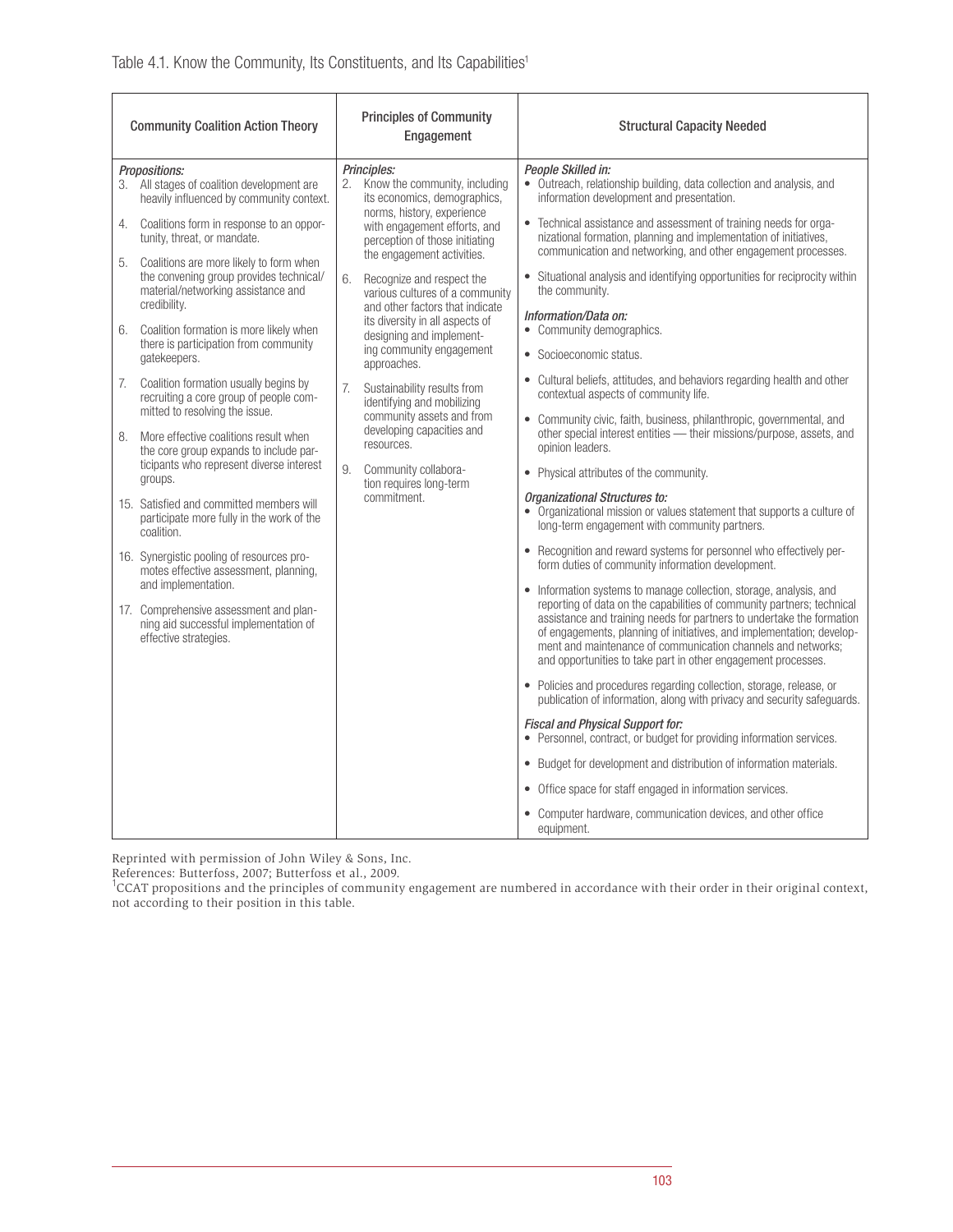| <b>Principles of Community</b><br><b>Community Coalition Action Theory</b><br>Engagement                                                                                                                                                                                                                                                                                                                                                                                                                                                                                                                                                                                                                                                                                                                                                                                                                                                                                                                                                                                                                                                                                                                                                                                                                                                                                                                                                                                                                                                                                                                                                                                                                                                                                                                                                                                                                   | <b>Structural Capacity Needed</b>                                                                                                                                                                                                                                                                                                                                                                                                                                                                                                                                                                                                                                                                                                                                                                                                                                                                                                                                                                                                                                                                                                                                                                                                                                                                                                                                                                                                                                                                                                                                                                                                                                                                                                                                                                                                                                                                                                                                                                                                                                                                                |
|------------------------------------------------------------------------------------------------------------------------------------------------------------------------------------------------------------------------------------------------------------------------------------------------------------------------------------------------------------------------------------------------------------------------------------------------------------------------------------------------------------------------------------------------------------------------------------------------------------------------------------------------------------------------------------------------------------------------------------------------------------------------------------------------------------------------------------------------------------------------------------------------------------------------------------------------------------------------------------------------------------------------------------------------------------------------------------------------------------------------------------------------------------------------------------------------------------------------------------------------------------------------------------------------------------------------------------------------------------------------------------------------------------------------------------------------------------------------------------------------------------------------------------------------------------------------------------------------------------------------------------------------------------------------------------------------------------------------------------------------------------------------------------------------------------------------------------------------------------------------------------------------------------|------------------------------------------------------------------------------------------------------------------------------------------------------------------------------------------------------------------------------------------------------------------------------------------------------------------------------------------------------------------------------------------------------------------------------------------------------------------------------------------------------------------------------------------------------------------------------------------------------------------------------------------------------------------------------------------------------------------------------------------------------------------------------------------------------------------------------------------------------------------------------------------------------------------------------------------------------------------------------------------------------------------------------------------------------------------------------------------------------------------------------------------------------------------------------------------------------------------------------------------------------------------------------------------------------------------------------------------------------------------------------------------------------------------------------------------------------------------------------------------------------------------------------------------------------------------------------------------------------------------------------------------------------------------------------------------------------------------------------------------------------------------------------------------------------------------------------------------------------------------------------------------------------------------------------------------------------------------------------------------------------------------------------------------------------------------------------------------------------------------|
| <b>Propositions:</b><br>Principles:<br>Coalitions form in response to an oppor-<br>Be clear about the population/<br>1.<br>tunity, threat, or mandate.<br>communities to be engaged<br>and the goals of the effort.<br>7.<br>Coalition formation usually begins by<br>recruiting a core group of people com-<br>Remember that community<br>4.<br>mitted to resolving the issue.<br>self-determination is the<br>responsibility and right of<br>Open, frequent communication creates a<br>9.<br>all people who comprise a<br>positive climate for collaborative synergy.<br>community.<br>10. Shared and formalized decision-making<br>Recognize and respect the<br>6.<br>helps make collaborative synergy more<br>various cultures of a community<br>likely through member engagement and<br>and other factors that indicate<br>pooling of resources.<br>its diversity in all aspects of<br>designing and implement-<br>12. Strong leadership improves coalition<br>ing community engagement<br>functioning and makes collaborative<br>approaches.<br>synergy more likely.<br>Be prepared to release control<br>8.<br>13. Paid staff with interpersonal and<br>to the community, and be<br>organizational skills can facilitate the<br>flexible enough to meet<br>collaborative process.<br>the changing needs of the<br>community.<br>14. Formalized rules, roles, structures, and<br>procedures make collaborative synergy<br>9.<br>Community collabora-<br>more likely.<br>tion requires long-term<br>commitment.<br>16. Synergistic pooling of resources pro-<br>motes effective assessment, planning,<br>and implementation.<br>17. Comprehensive assessment and plan-<br>ning aid successful implementation of<br>effective strategies.<br>18. Coalitions that direct interventions at<br>multiple levels are more likely to create<br>change in community policies, practices,<br>and environments. | People Skilled in:<br>• Information and policy analysis, strategic planning and strategy<br>development, and initiative planning and implementation.<br>• Collaborative methods to work with diverse populations and build<br>community capacity to analyze and apply information in decision<br>making.<br>• Affiliation and network linkage development, organizational formation,<br>collaborative leadership, facilitation, and participatory governance.<br>• Resource identification and leveraged resource management.<br>• Communications development and delivery.<br>Information/Data on:<br>• Populations potentially affected by positions under consideration and<br>influencing factors of socioeconomic, cultural, and other situational/<br>contextual data.<br>• Population response anticipated based on beliefs, attitudes, past<br>behaviors, and readiness to act and participate.<br>• Opportunities to engage opinion leaders in position and strategy<br>determination.<br>• Symbols, physical location, institutions, and events likely to improve<br>engagement.<br>Organizational Structures to:<br>• Establish information systems to obtain formative information on<br>issues for which community engagement is needed.<br>• Analyze the range of solutions or actions, unintended consequences,<br>and the opportunities to successfully address the issue(s) where com-<br>munity engagement is intended.<br>• Project resource needs and potential ways to attract, leverage, and<br>manage resources.<br>• Determine organizational position and strategies to initiate community<br>dialogue on perceived issues.<br>• Present positions and negotiate consensus on community actions or<br>what outcomes to achieve.<br>• Recognize and reward personnel that effectively perform community<br>engagement and strategy development duties.<br>Fiscal and Physical Support for:<br>• Personnel budget for strategic and program planning.<br>• Personnel budget for facilitating development of community capacity<br>to act.<br>• Budget for strategic and program planning. |

Reprinted with permission of John Wiley & Sons, Inc.

References: Butterfoss, 2007; Butterfoss et al., 2009.<br><sup>2</sup>CCAT propositions and the principles of community engagement are numbered in accordance with their order in their original context, not according to their position in this table.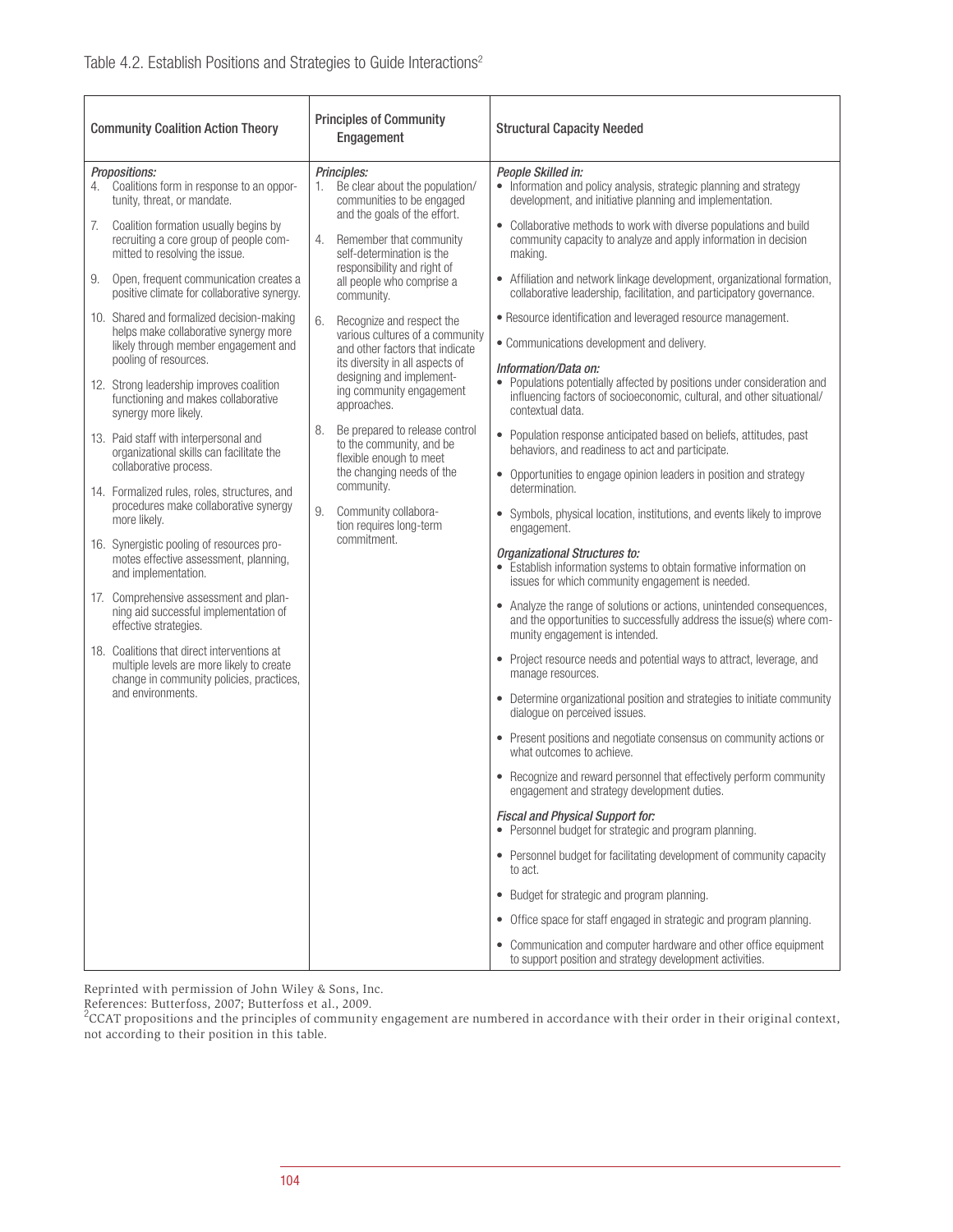| <b>Community Coalition Action Theory</b>                                                                                                                            | Principles of Community<br>Engagement                                                                                                                              | <b>Structural Capacity Needed</b>                                                                                                                                                                                                                                                                                                                                       |
|---------------------------------------------------------------------------------------------------------------------------------------------------------------------|--------------------------------------------------------------------------------------------------------------------------------------------------------------------|-------------------------------------------------------------------------------------------------------------------------------------------------------------------------------------------------------------------------------------------------------------------------------------------------------------------------------------------------------------------------|
| <b>Propositions:</b><br>5. Coalitions are more likely to form when<br>the convening group provides technical/<br>material/networking assistance and<br>credibility. | Principles:<br>3. To create community mobiliza-<br>tion process, build trust and<br>relationships and get commit-<br>ments from formal and informal<br>leadership. | People Skilled in:<br>• Network analysis and affiliation processes, engagement processes<br>that respect diverse populations and viewpoints, collaborative leader-<br>ship, network formation and ethical management of asymmetrical<br>power relationships, resource identification and leveraged resource<br>management, and communications development and delivery. |
| Coalition formation is more likely when<br>6.<br>there is participation from community<br>gatekeepers.                                                              | 7.<br>Sustainability results from<br>identifying and mobilizing                                                                                                    | Information/Data on:<br>• Network demographics and socioeconomic status.                                                                                                                                                                                                                                                                                                |
| Coalition formation usually begins by<br>7.<br>recruiting a core group of people com-<br>mitted to resolving the issue.                                             | community assets and from<br>developing capacities and<br>resources.<br>Community collabora-<br>9.<br>tion requires long-term<br>commitment.                       | • Network cultural beliefs, attitudes, and behaviors regarding health<br>and other aspects of community life.                                                                                                                                                                                                                                                           |
| More effective coalitions result when<br>8.<br>the core group expands to include par-<br>ticipants who represent diverse interest                                   |                                                                                                                                                                    | • Network structures and opinion leaders within these structures.<br>• Network "boundary-spanners" who provide linkage across population<br>and system segments of the community.                                                                                                                                                                                       |
| groups.<br>Open, frequent communication creates a<br>9.<br>positive climate for collaborative synergy.                                                              |                                                                                                                                                                    | Organizational Structures to:<br>• Recognize and reward personnel who effectively perform community<br>engagement network duties.                                                                                                                                                                                                                                       |
| 12. Strong leadership improves coalition<br>functioning and makes collaborative<br>synergy more likely.                                                             |                                                                                                                                                                    | • Identify and understand the patterns of communication, influence,<br>and<br>resource flow.                                                                                                                                                                                                                                                                            |
| 13. Paid staff with interpersonal and<br>organizational skills can facilitate the<br>collaborative process.                                                         |                                                                                                                                                                    | • Establish information systems to manage and maintain trusted two-<br>way network communication.                                                                                                                                                                                                                                                                       |
| 15. Satisfied and committed members will<br>participate more fully in the work of the<br>coalition.                                                                 |                                                                                                                                                                    | • Encourage personnel to affiliate with formal and informal organiza-<br>tions and groups across the community and leverage those affiliation<br>points to support the organization's network structures (communica-<br>tion, power/influence, and resource flow).                                                                                                      |
| 16. Synergistic pooling of resources pro-<br>motes effective assessment, planning,<br>and implementation.                                                           |                                                                                                                                                                    | • Establish information systems to support network formation and affili-<br>ation processes, network planning and implementation, and network<br>resource identification and leveraged management.                                                                                                                                                                      |
| 17. Comprehensive assessment and plan-<br>ning aid successful implementation of                                                                                     |                                                                                                                                                                    | • Oversee communications and policy-related activities needed to lever-<br>age resources within the network structure.                                                                                                                                                                                                                                                  |
| effective strategies.                                                                                                                                               |                                                                                                                                                                    | • Establish, use, and monitor resource exchange systems that support<br>network interactions and coordinated community collaborative work.                                                                                                                                                                                                                              |
|                                                                                                                                                                     |                                                                                                                                                                    | Fiscal and Physical Support for:<br>• Personnel budget for network development and maintenance.                                                                                                                                                                                                                                                                         |
|                                                                                                                                                                     |                                                                                                                                                                    | • Personnel budget to support and reward personnel performance in<br>network development and maintenance.                                                                                                                                                                                                                                                               |
|                                                                                                                                                                     |                                                                                                                                                                    | • Office space for staff engaged in network development and<br>maintenance.                                                                                                                                                                                                                                                                                             |
|                                                                                                                                                                     |                                                                                                                                                                    | • Communication and computer hardware and other office equipment<br>to support mobilization activities.                                                                                                                                                                                                                                                                 |

Reprinted with permission of John Wiley & Sons, Inc.

References: Butterfoss, 2007; Butterfoss et al., 2009.<br><sup>3</sup>CCAT propositions and the principles of community engagement are numbered in accordance with their order in their original context, not according to their position in this table.